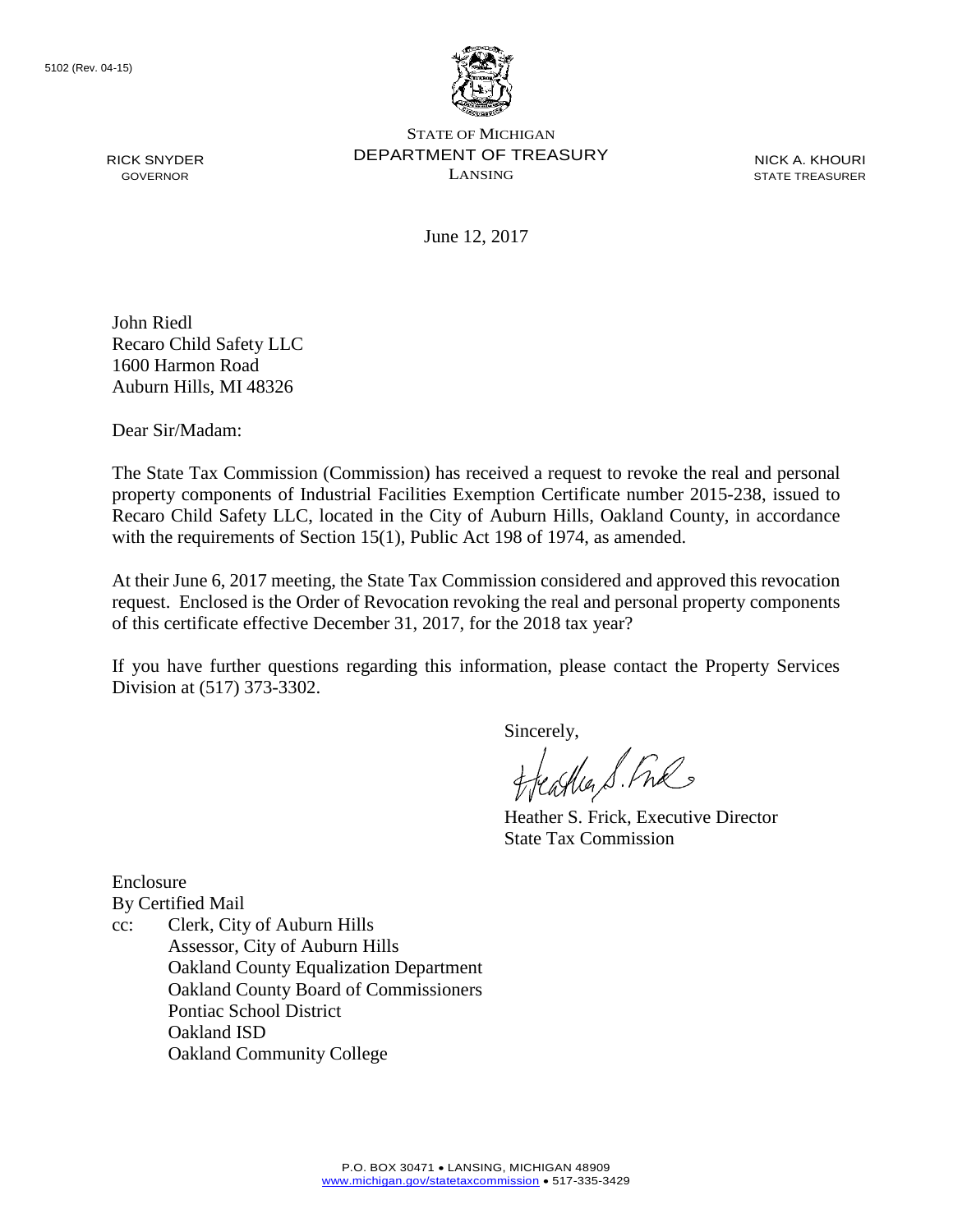

Industrial Facilities Exemption Certificate

Certificate Number **2015-238** Certificate Holder: **Recaro Child Safety LLC** Facility Location: **City of Auburn Hills**

County of **Oakland**, State of Michigan

Pursuant to the requirements of Section 15(1), Public Act 198 of 1974, as amended, upon receipt of a written request for revocation by the holder of an Industrial Facilities Exemption Certificate, the Commission shall by order revoke the certificate in whole, or in part, with respect to its real and/or personal property component(s), whichever shall be requested.

The State Tax Commission received a request from Recaro Child Safety LLC to revoke the real and personal property components of Industrial Facilities Exemption Certificate number 2015- 238, located in the City of Auburn Hills, Oakland County. At their June 6, 2017 meeting, the State Tax Commission considered and approved this revocation request.

Therefore, it is ordered that the real and personal property components of Industrial Facility Exemption Certificate number 2015-238 be revoked effective **December 31, 2017, for the 2018 tax year**.



 $\mathcal{S}4\mathcal{G}2\mathcal{L}$ 

Douglas B. Roberts, Chairman State Tax Commission

A TRUE COP ATTEST Janay Jenkins<br>Michigan Department of Treasury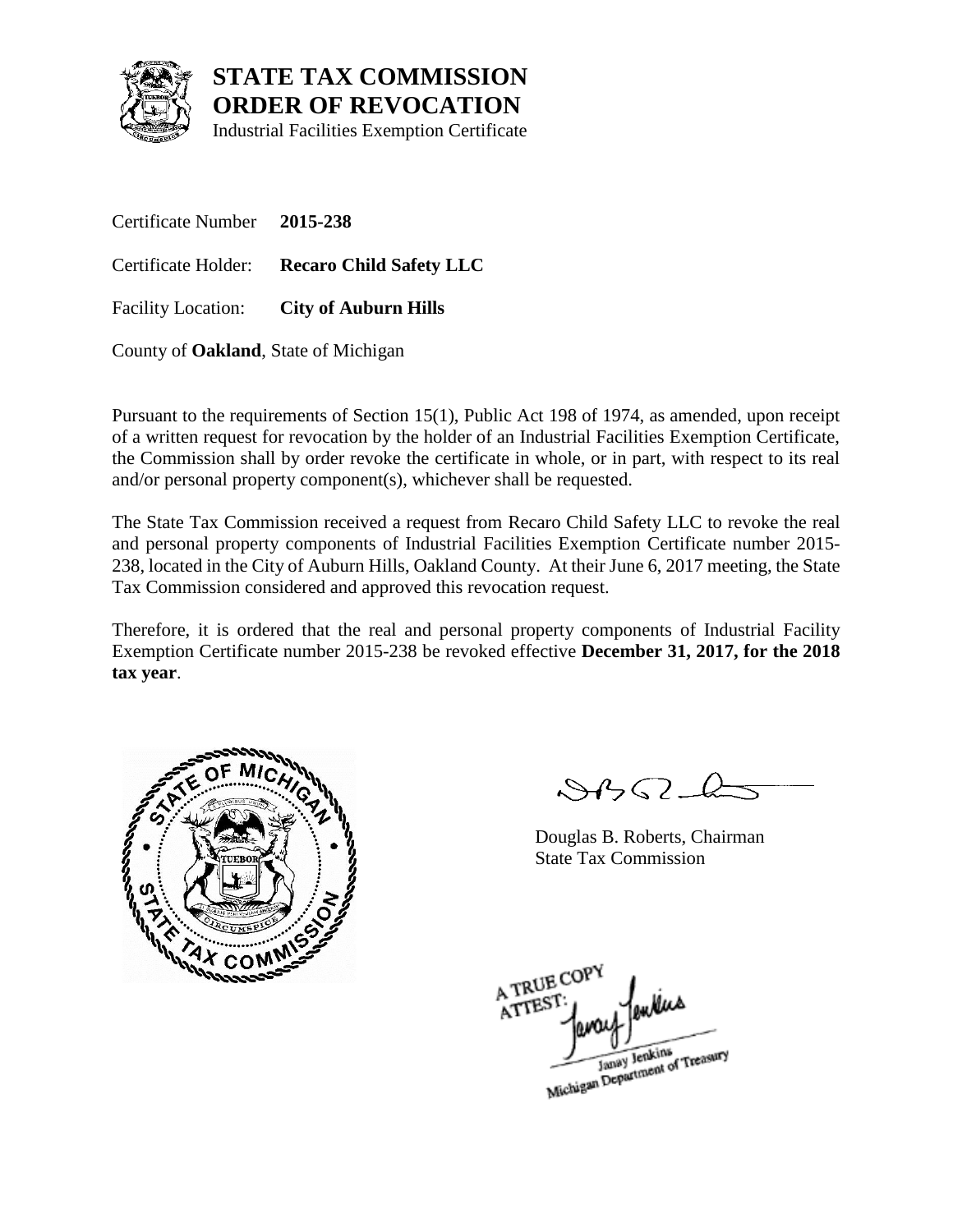

STATE OF MICHIGAN DEPARTMENT OF TREASURY LANSING

NICK A. KHOURI STATE TREASURER

June 6, 2017

Theodore J. Vogel Consumers Energy Company One Energy Plaza Jackson, MI 49201

Dear Sir/Madam:

RICK SNYDER GOVERNOR

The State Tax Commission (Commission) has received a request from Hampton Charter Township to revoke the real property component of Industrial Facilities Exemption Certificate number 2008-055A, issued to Consumers Energy Company, located in Hampton Charter Township, Bay County. In accordance with Section 15(3) of Public Act 198 of 1974, as amended, the State Tax Commission offered the certificate holder the opportunity for a hearing regarding this request for revocation and they did not respond.

At their June 6, 2017 meeting, the State Tax Commission considered and approved the revocation request. Enclosed is the Order of Revocation revoking the real property component of this certificate effective December 31, 2017, for the 2018 tax year.

If you have further questions regarding this information, please contact the Property Services Division at (517) 373-3302.

Sincerely,

eastles & Ful

Heather S. Frick, Executive Director State Tax Commission

Enclosure

By Certified Mail

cc: Clerk, Hampton Charter Township Assessor, Hampton Charter Township Bay County Equalization Department Bay County Board of Commissioners Essexville Hampton School District Bay-Arenac ISD Delta College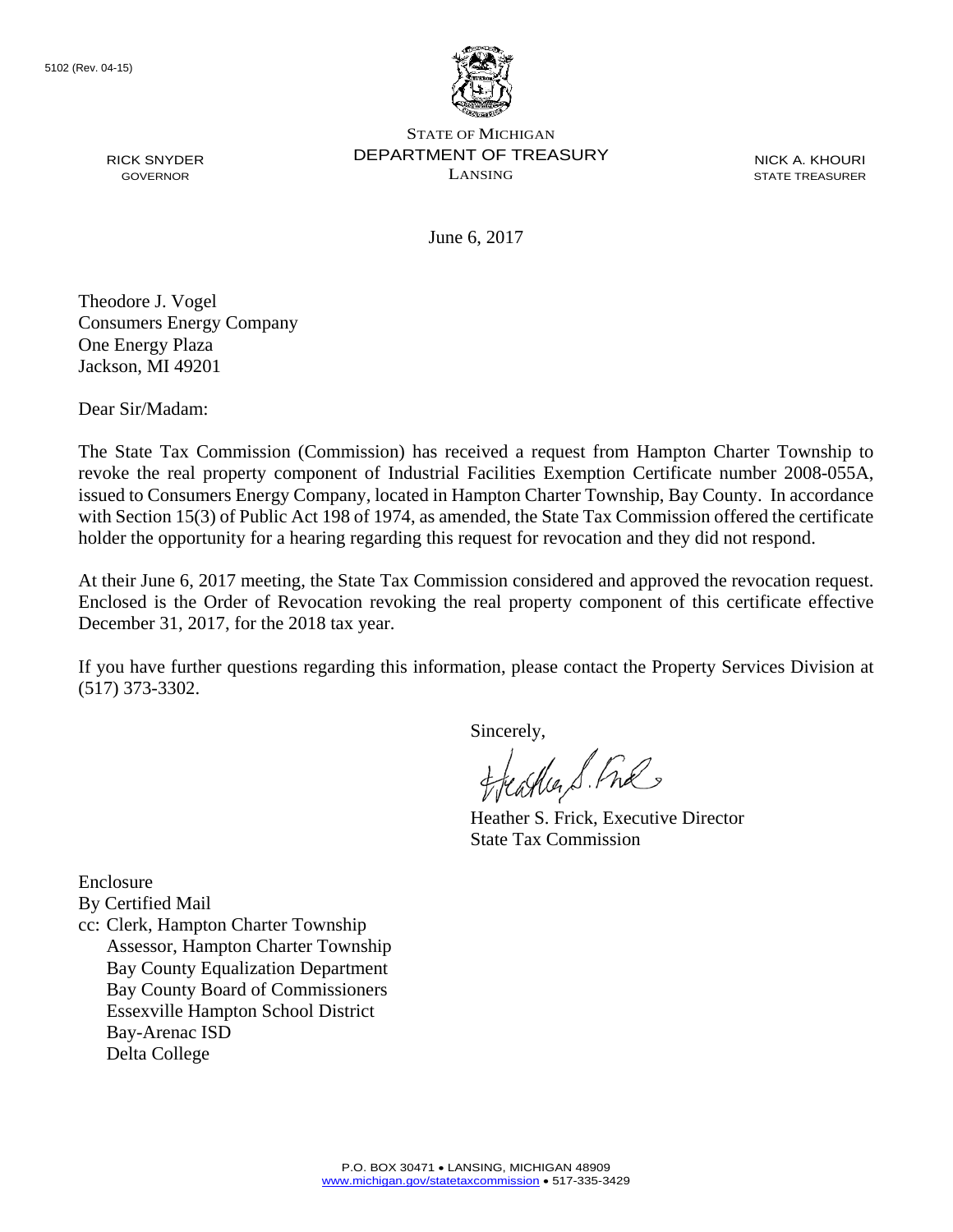

Industrial Facility Exemption Certificate

Certificate Number **2008-055A** Certificate Holder: **Consumers Energy Company** Facility Location: **Hampton Charter Township**

County of **Bay,** State of Michigan

Pursuant to the requirements of Section 15(3) of Public Act 198 of 1974, as amended, upon receipt of a written request for revocation of an Industrial Facilities Exemption Certificate by the local unit and after offering an opportunity for a hearing, the State Tax Commission shall by order revoke the certificate in whole, or in part, with respect to its real and/or personal property component(s), whichever shall be requested.

The State Tax Commission received a request from Hampton Charter Township to revoke the real property component of Industrial Facilities Exemption Certificate number 2008-055A, issued to Consumers Energy Company, located in Hampton Charter Township, Bay County. At their June 6, 2017 meeting, the State Tax Commission considered and approved the revocation request.

Therefore, it is ordered that the real property component of Industrial Facility Exemption Certificate number 2008-055A be revoked effective **December 31, 2017, for the 2018 tax year**.



 $8922$ 

Douglas B. Roberts, Chairman State Tax Commission

A TRUE COP A TREST

Janay Jenkins<br>Michigan Department of Treasury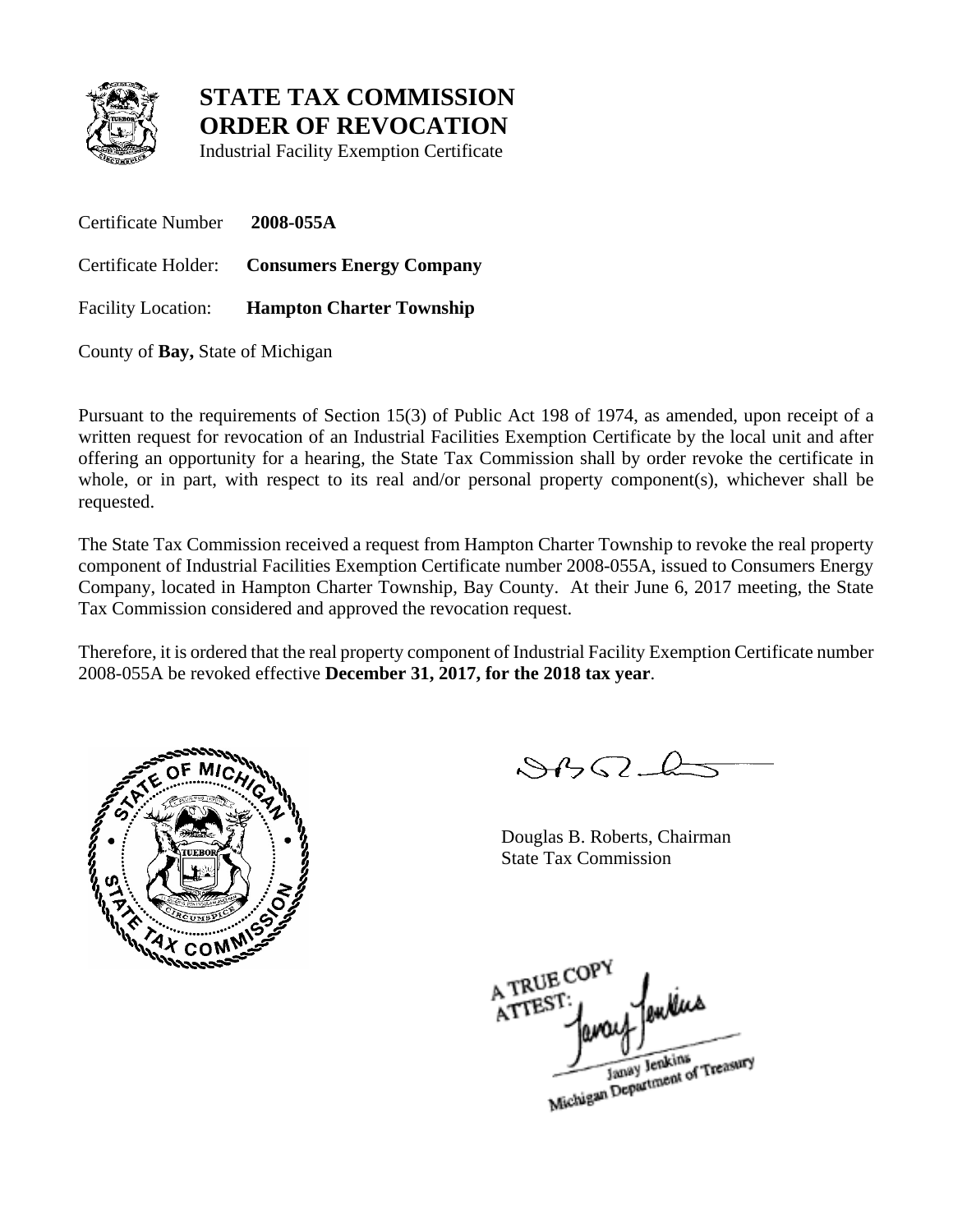

STATE OF MICHIGAN DEPARTMENT OF TREASURY LANSING

NICK A. KHOURI STATE TREASURER

June 6, 2017

Theodore J Vogel Consumers Energy Company One Energy Plaza Jackson, MI 49201

Dear Sir/Madam:

RICK SNYDER GOVERNOR

The State Tax Commission (Commission) has received a request from Hampton Charter Township to revoke the real and personal property components of Industrial Facilities Exemption Certificate number 2008-055B, issued to Consumers Energy Company, located in Hampton Charter Township, Bay County. In accordance with Section 15(3) of Public Act 198 of 1974, as amended, the State Tax Commission offered the certificate holder the opportunity for a hearing regarding this request for revocation and they did not respond.

At their June 6, 2017 meeting, the State Tax Commission considered and approved the revocation request. Enclosed is the Order of Revocation revoking the real and personal property components of this certificate effective December 31, 2017, for the 2018 tax year.

If you have further questions regarding this information, please contact the Property Services Division at (517) 373-3302.

Sincerely,<br>Heather S. Ful

Heather S. Frick, Executive Director State Tax Commission

Enclosure

By Certified Mail

cc: Clerk, Hampton Charter Township Assessor, Hampton Charter Township Bay County Equalization Department Bay County Board of Commissioners Essexville Hampton School District Bay-Arenac ISD Delta College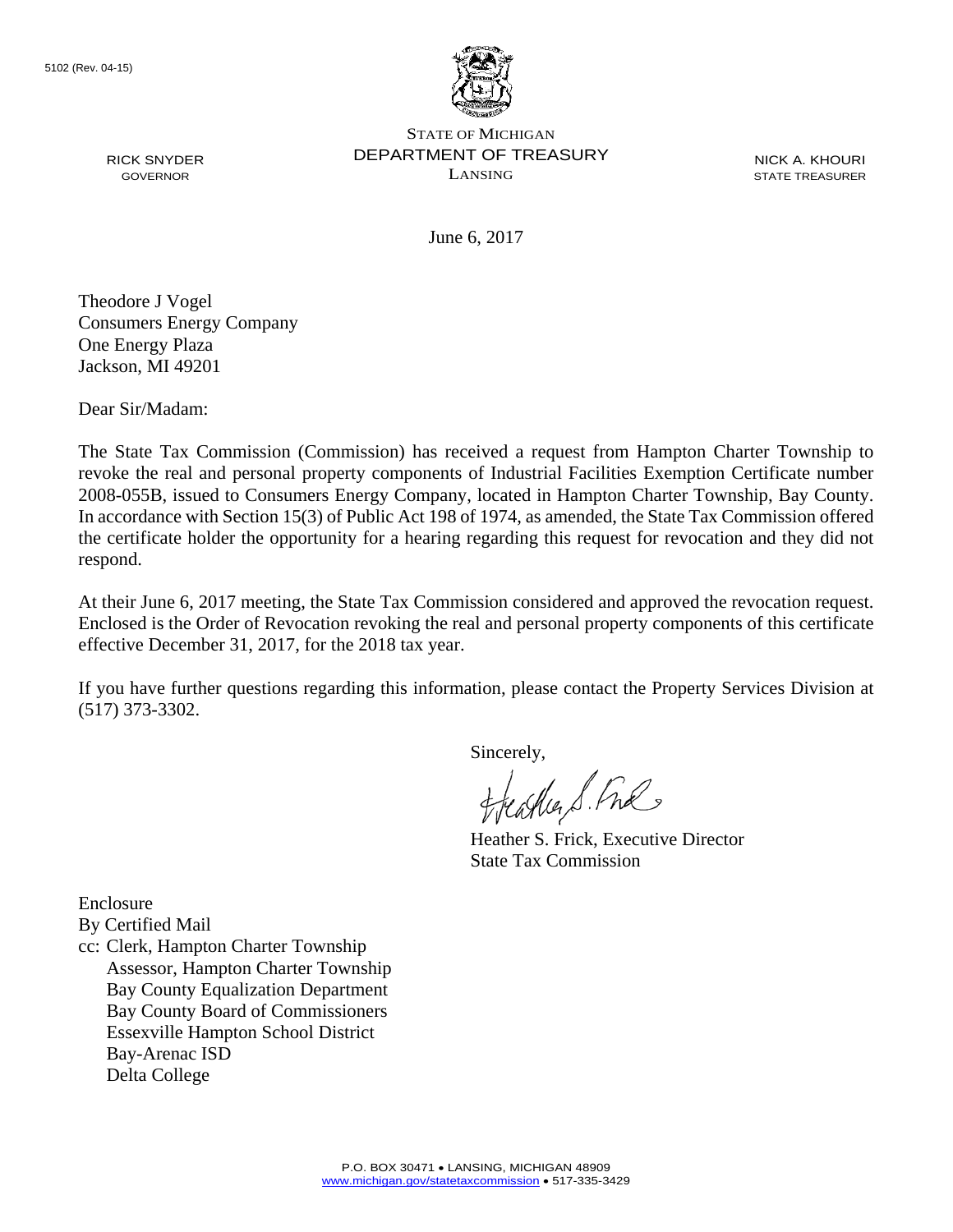

Industrial Facility Exemption Certificate

Certificate Number **2008-055B** Certificate Holder: **Consumers Energy Company** Facility Location: **Hampton Charter Township**

County of **Bay,** State of Michigan

Pursuant to the requirements of Section 15(3) of Public Act 198 of 1974, as amended, upon receipt of a written request for revocation of an Industrial Facilities Exemption Certificate by the local unit and after offering an opportunity for a hearing, the State Tax Commission shall by order revoke the certificate in whole, or in part, with respect to its real and/or personal property component(s), whichever shall be requested.

The State Tax Commission received a request from Hampton Charter Township to revoke the real and personal property components of Industrial Facilities Exemption Certificate number 2008-055B, issued to Consumers Energy Company, located in Hampton Charter Township, Bay County. At their June 6, 2017 meeting, the State Tax Commission considered and approved the revocation request.

Therefore, it is ordered that the real and personal property components of Industrial Facility Exemption Certificate number 2008-055B be revoked effective **December 31, 2017, for the 2018 tax year**.



 $8922$ 

Douglas B. Roberts, Chairman State Tax Commission

A TRUE COP A TREST:

Janay Jenkins<br>Michigan Department of Treasury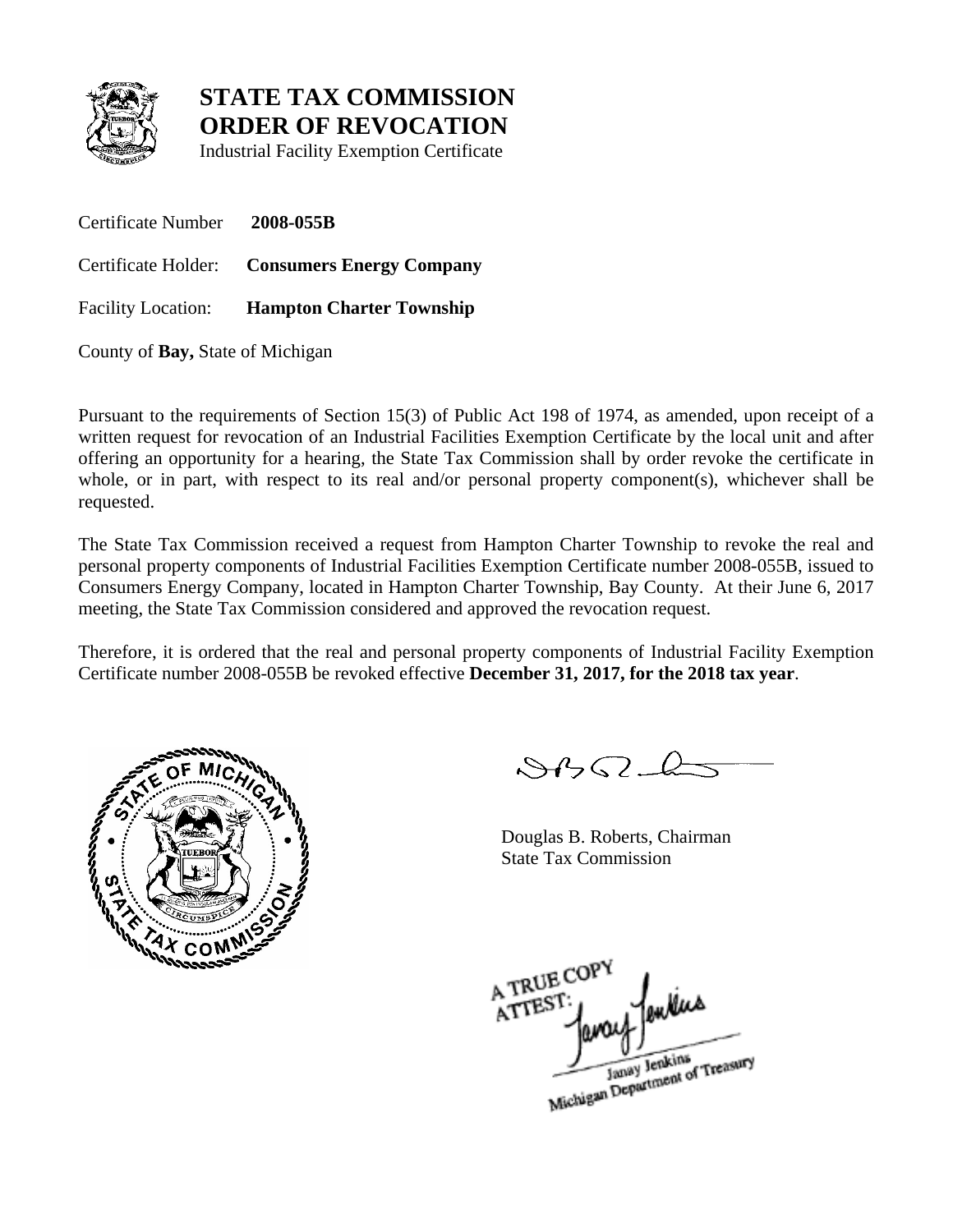

STATE OF MICHIGAN DEPARTMENT OF TREASURY LANSING

NICK A. KHOURI STATE TREASURER

June 6, 2017

Theodore J Vogel Consumers Energy Company One Energy Plaza Jackson, MI 49201

Dear Sir/Madam:

RICK SNYDER GOVERNOR

The State Tax Commission (Commission) has received a request from Hampton Charter Township to revoke the real and personal property components of Industrial Facilities Exemption Certificate number 2008-055C, issued to Consumers Energy Company, located in Hampton Charter Township, Bay County. In accordance with Section 15(3) of Public Act 198 of 1974, as amended, the State Tax Commission offered the certificate holder the opportunity for a hearing regarding this request for revocation and they did not respond.

At their June 6, 2017 meeting, the State Tax Commission considered and approved the revocation request. Enclosed is the Order of Revocation revoking the real and personal property components of this certificate effective December 31, 2017, for the 2018 tax year.

If you have further questions regarding this information, please contact the Property Services Division at (517) 373-3302.

Sincerely,<br>Heather S. Ful

Heather S. Frick, Executive Director State Tax Commission

Enclosure

By Certified Mail

cc: Clerk, Hampton Charter Township Assessor, Hampton Charter Township Bay County Equalization Department Bay County Board of Commissioners Essexville Hampton School District Bay-Arenac ISD Delta College